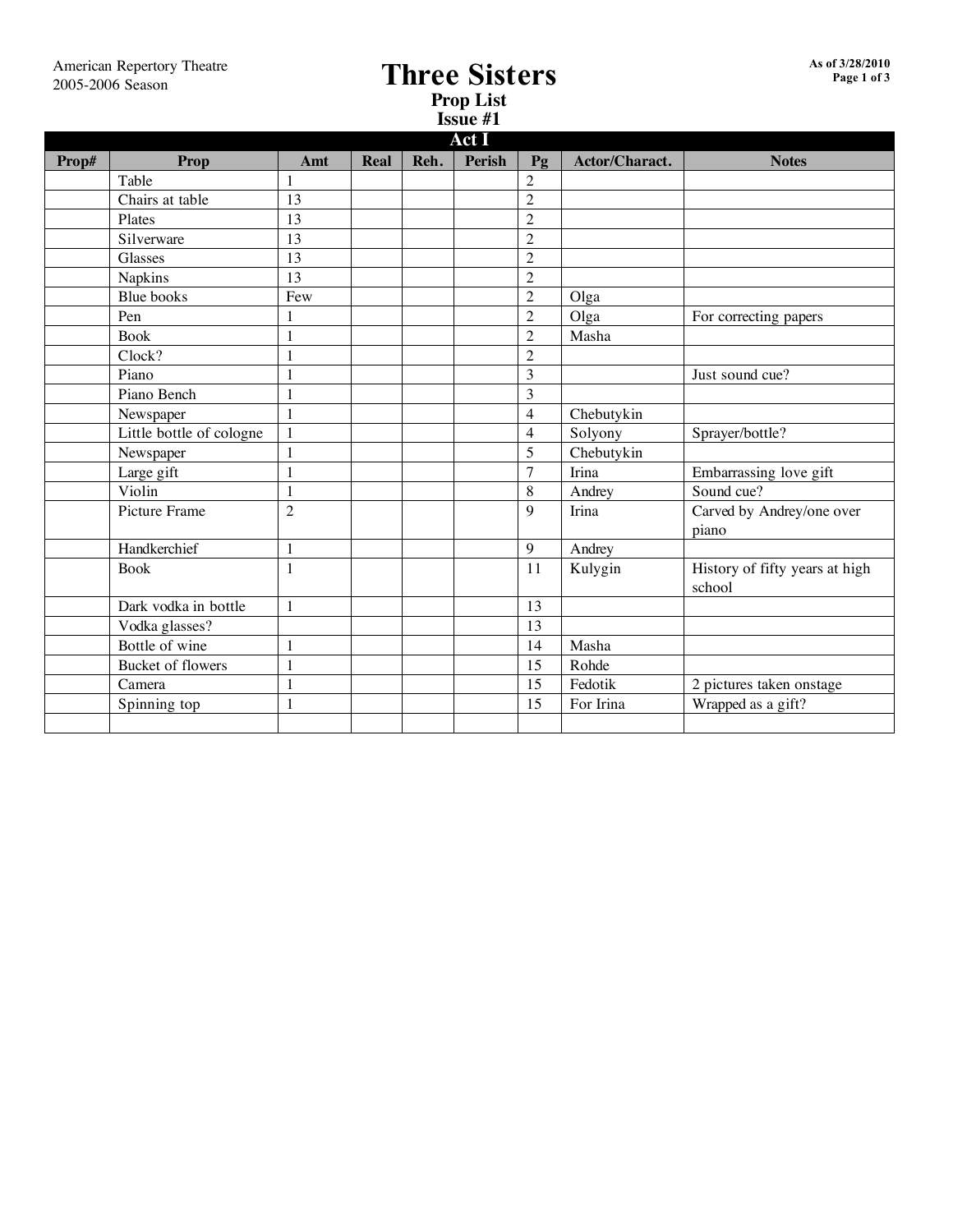## **Three Sisters Prop List Issue #1**

| $Act \Pi$ |                    |                |      |      |               |    |                |                                      |
|-----------|--------------------|----------------|------|------|---------------|----|----------------|--------------------------------------|
| Prop#     | Prop               | Amt            | Real | Reh. | <b>Perish</b> | Pg | Actor/Charact. | <b>Notes</b>                         |
|           | <b>Book</b>        |                |      |      |               | 2  | Ferapont       |                                      |
|           | Packet of papers   |                |      |      |               | 2  | Ferapont       |                                      |
|           | Clock              |                |      |      |               | 3  |                | Sound cue? Same from Act I?          |
|           | Newspaper          |                |      |      |               | 5  | Chebutykin     |                                      |
|           | Table              | 1              |      |      |               | 6  |                | To play solitare Same from<br>Act I? |
|           | Chairs             |                |      |      |               | 6  |                | Same from Act I?                     |
|           | Playing cards      |                |      |      |               | 6  | Irina          |                                      |
|           | Guitar             |                |      |      |               | 7  | Fedotik        |                                      |
|           | Tea service        | $\mathbf{1}$   |      |      |               | 8  |                | Service for 6? Pot, cream,           |
|           |                    |                |      |      |               |    |                | sugar, cups, saucers, spoons?        |
|           | Box                | 1              |      |      |               | 8  |                | That had had candy                   |
|           | Bottle of Cologne  | 1              |      |      |               | 8  | Solyone        | From before                          |
|           | Decanter of cognac |                |      |      |               | 9  | Tuzenbach      |                                      |
|           | Glasses for cognac | $\overline{2}$ |      |      |               | 9  | Tuz. and Soly. |                                      |
|           | <b>Book</b>        |                |      |      |               | 10 | Andrey         |                                      |
|           | Lamp               |                |      |      |               | 10 |                | Set dressing                         |